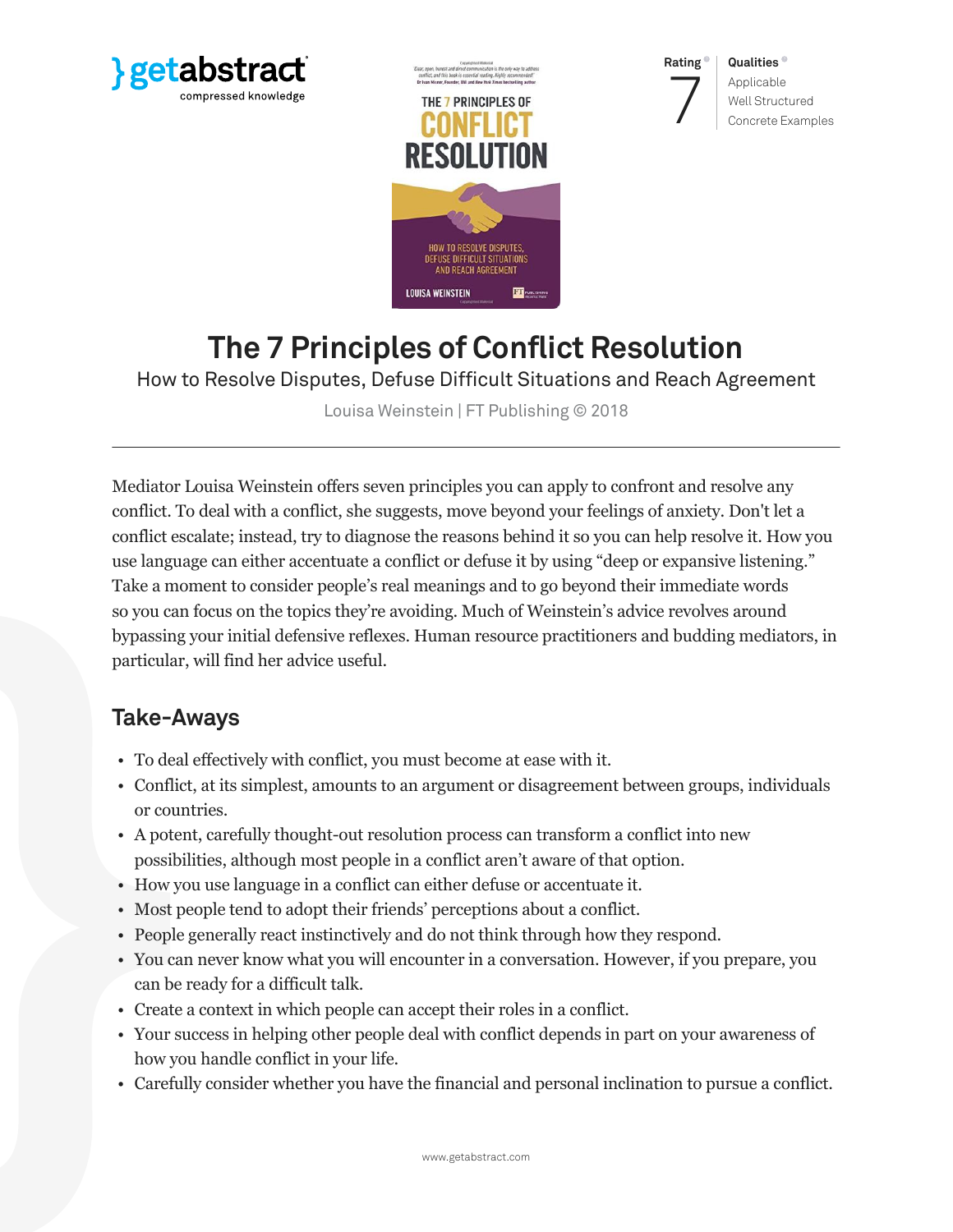# **Summary**

# **Confronting Conflict**

To deal effectively with conflict, you must become at ease with it and understand that you can manage it. However, if you seek to avoid or ignore conflict, you can create a dangerous situation. You, in effect, put a constraint on something that is already under high pressure.

*"Critical to understanding and resolving conflict is the need to become comfortable with it as something that we might often encounter and that we can always overcome."*

Scientists suggest that seven "instincts" drive humanity: "seeking, anger, fear, panic, care, pleasure/lust and play." Seeking drives you to investigate your surroundings to discover what you lack. If you want to create effective and innovative solutions in a situation of conflict, you need to keep this instinct alive. Be aware that extreme anxiety can disable the seeking instinct. To deal with a conflict, you need to move beyond feelings of anxiety. Play can help. Play lets you explore innovative ideas without having to select only one solution. You can explore different options without the pressure of having to get it absolutely right.

*"Many of our conflicts could be avoided if we practiced deep or expansive listening with the other person."*

Conflict amounts to an argument or disagreement between groups, individuals or corporate or governmental entities. The roots of a particular conflict can stem from insignificant factors. If participants in a conflict don't address small issues, the disagreement can become much more serious. Most people dislike and strive to avoid conflict; they also avoid people who don't mind conflict. However, they don't take into account that potent, carefully thought-out resolution processes can transform a conflict into new possibilities and reveal fresh options that might not have emerged if the conflict hadn't arisen.

## **Regaining Your Balance**

You could find it easy to differ with others, but be wary of unintended outcomes, such as having your dispute end up in court. Note that you might have inadvertently contributed to the conflict by ignoring a number of smaller, accumulating issues over time. If you want to change your tactics, you must make a deliberate choice. That shift could feel uncomfortable because you may not know the risks involved. Others could blame you or take advantage of you. Despite your efforts, you might not succeed in resolving the issue. The uncertainties these factors raise help explain why some conflicts continue unresolved for many years, despite both parties' good intentions.

*"Conflict is generally not a word that most of us like to apply to ourselves. We may want to avoid making something out of nothing."*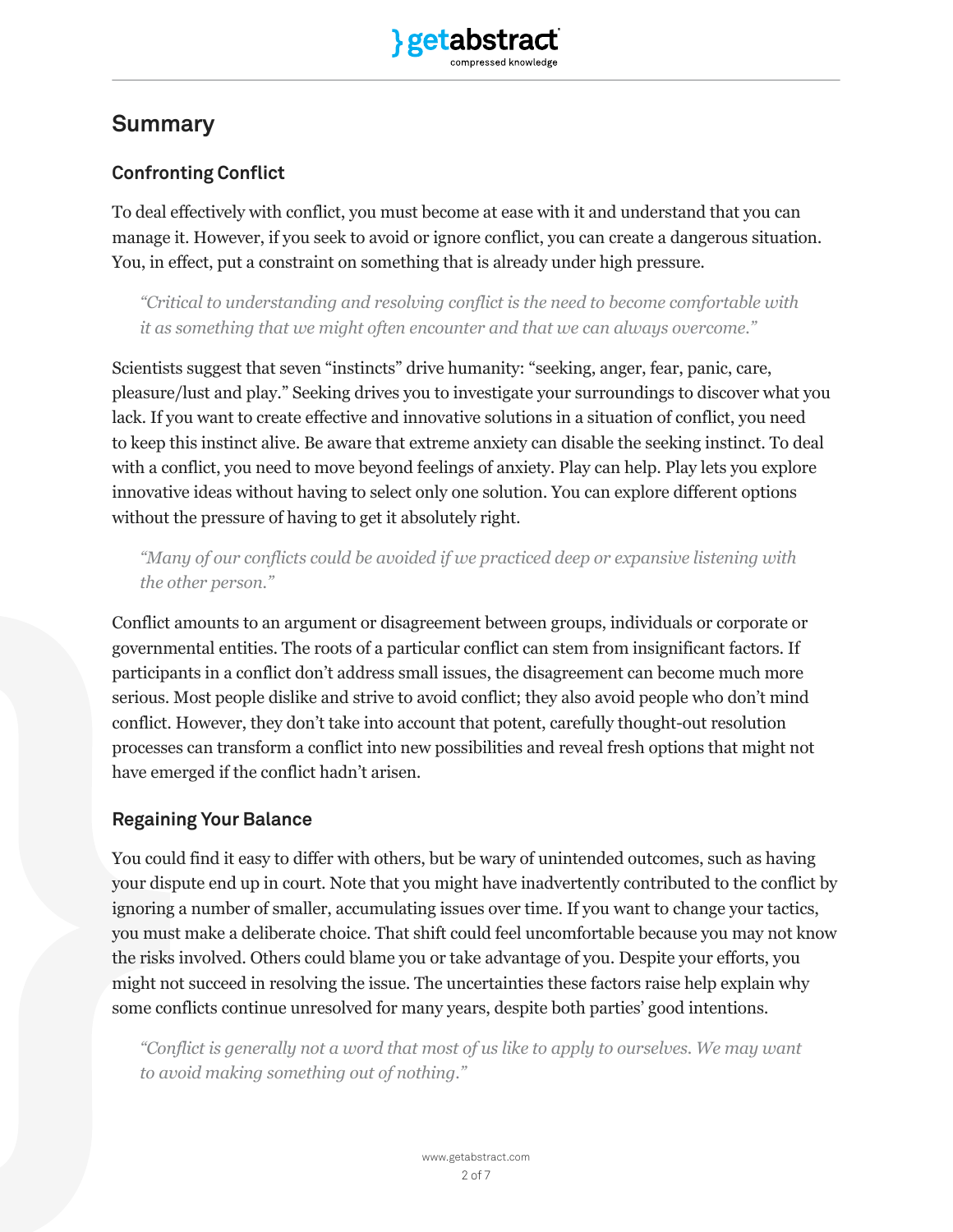

How you use language in a conflict can either defuse or accentuate it. Don't let a conflict escalate; instead, try to diagnose the reasons behind it so you can help resolve it. If you regard a conflict as a hard-to-penetrate conundrum, you might inflate it into something grander and more difficult than it needs to be. When you choose to deal with a conflict can make all the difference. If you address a conflict early in its gestation, you can create more space for a possible resolution. Remain alert to the possibility that disagreements simply sometimes work themselves out. With that in mind, take care not to blow an argument out of proportion.

#### **Personal Coaching**

Most people tend to adopt their friends' perceptions about a conflict. They might enroll on their friends' side and go to war with people on the other side. A "personal conflict coach" can assist people in a conflict and help them find a way out of it. Managers, team members or community members can act as coaches. How the conflict coach functions can vary depending on the context. The people in the conflict could choose to have a casual relationship with the coach or to ask the coach to guide them step-by-step through the conflict. Resolving the conflict is not the coach's responsibility. Instead, he or she should try to assist the process of resolution by helping everyone involved find acceptable options.

*"When we seek to suppress or deny conflict, the simple fact is that it escalates in the same way as putting a lid on a boiling pan."*

You can defuse conflicts by using "deep or expansive listening." Go beyond the most immediate utterances of the other people and the way they carry themselves. Instead, pay attention to the topics they skate over or avoid. Often, those topics turn out to be the true roots of the conflict. Appreciate other people's feelings and defer judgment.

## **The Importance of Mediation**

In mediation, a neutral person seeks to help the parties in a conflict come to a mutually acceptable solution, but he or she does not provide guidance. The parties to the conflict must agree to mediation. Because of the voluntary nature of the process, the participants can reevaluate what lies before them and the options they have. Mediation requires confidentiality. This applies specifically to any discussion between the mediator and the parties involved.

#### **Seven Principles**

To resolve conflicts, heed these seven principles:

## **1. "Acknowledge the Conflict"**

If you do not accept that a dispute exists, you risk letting it grow more severe. You can question yourself to see if you have accepted the existence of a conflict. Do you find yourself worrying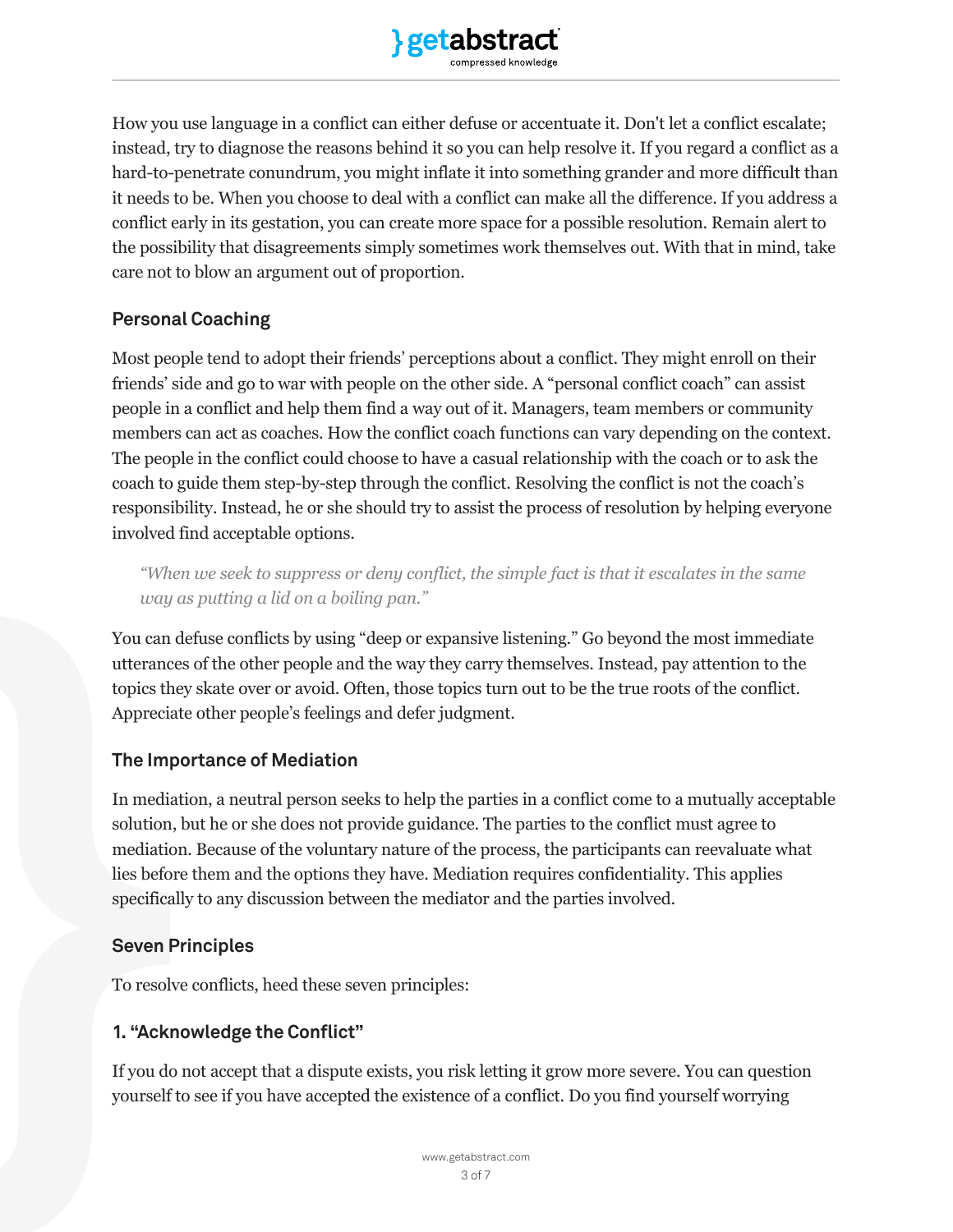

about the situation at night? Do you find yourself seeking to avoid someone? Do you find yourself gossiping about that person? If you find yourself answering yes to any of these questions, you could be embroiled in a conflict.

*"The language we use in a conflict situation can determine the escalation or otherwise of that situation."*

That discovery does not mean you have to try to resolve the situation immediately. It does indicate that you should accept the conflict as a current predicament. Recognizing that you are in the conflict – whether you want to be or not – will help lift a likely cloud of indecision hanging over you. You will see things more clearly and start to deal with your conflict. Confronting a conflict requires courage. You need to discover what motivates you and respond in a mature way. You must recognize that your differences might come from trivial causes. You might take offense at something another person said, or feel that a colleague has gone on a holiday at an inappropriate time. Any number of factors might have set you off.

*"Collaborating is an assertive and co-operative approach and is at the opposite end of the scale to avoiding a situation."* 

You might not address a conflict in the outside world because the nature of the conflict highlights your need to resolve your own "internal conflicts." Young people have aspirations for their lives. However, in time, these objectives can seem unrealistic because they conflict with demands such as earning money and supporting a family. This generates internal conflict. When you encounter a problem in the outside world, your internal conflicts can surface and determine how you respond. Once you begin to understand your own conflicts you can make more sensible decisions.

## **2. "Take Control of Your Response"**

When you feel emotionally overwhelmed, try to control your reactions, especially if they begin to lead you in a harmful direction. Most people react instinctively and that typically means that they do not think through how they respond. And that may mean they will not act sensibly. If you decide to take action in your conflict, think clearly about what confronts you, your emotional predilections and the choices before you. First take a break. This gives you a moment to evaluate your position and decide how to act. In Eric Berne's book, *Games People Play*, he sets out his ideas about "transactional analysis." He describes the "ego states" of "parent, adult and child" that people pass through in dealing with others. If you can move into an adult state in a conflict you can see its issues in context and make the most thoughtful choices.

#### **3. "Apply the Resolution Framework for Difficult Conversations"**

To use the first stage of the resolution framework, prepare for the conversation and then gear up with the right tools for the conversation itself. Take these steps: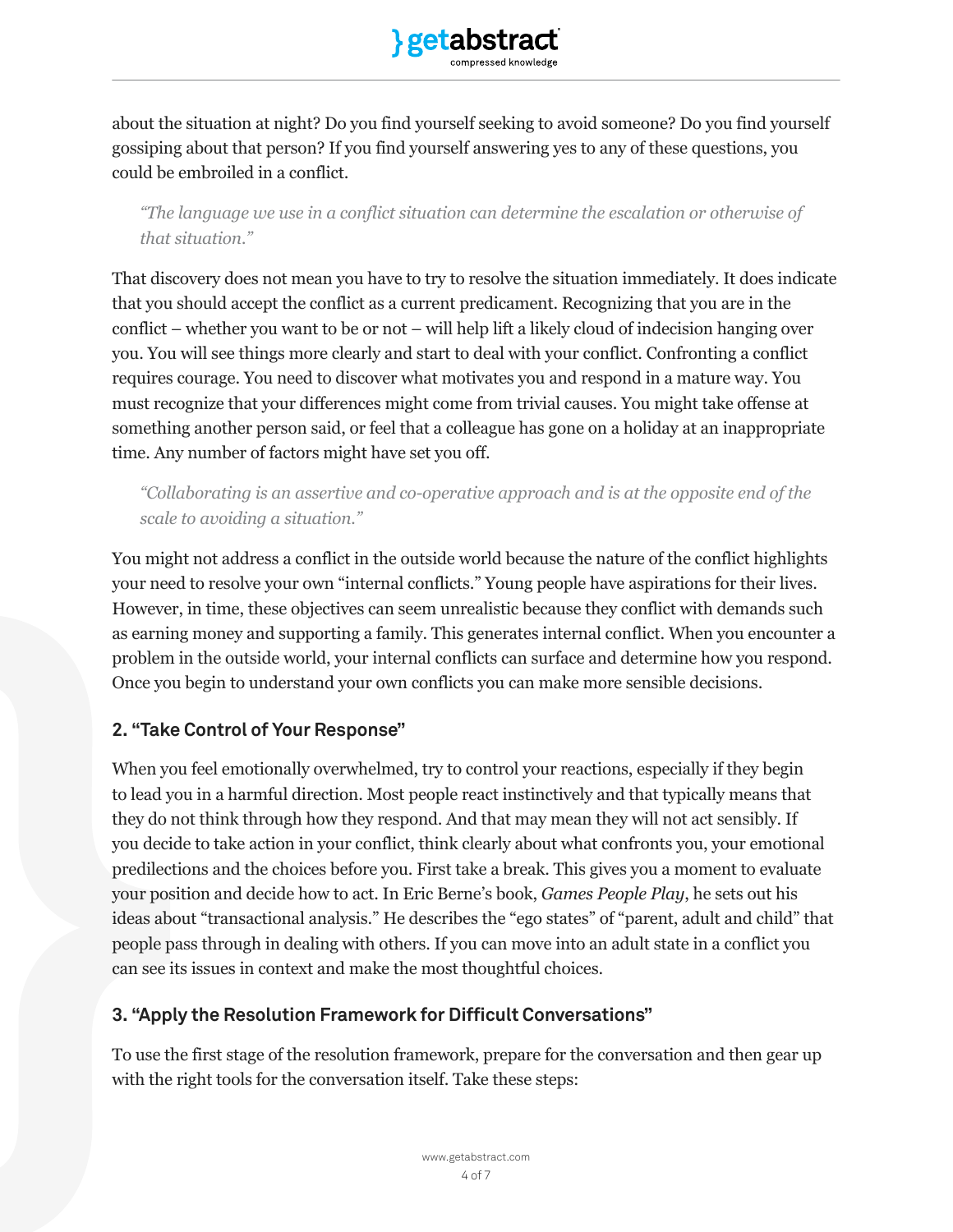

- **"Manage your physical and emotional response"**  By focusing on your bodily feelings, you can manage the situation you encounter advantageously. Listen to your breath and heartbeat. Breathe slowly to calm your body.
- **"Write down your initial fears, wants and needs"** If you write down your apprehensions about a situation you reduce the need to discuss it with anyone else.
- **"Change perspectives and see the bigger picture"**  To deal with a difficult situation, accept responsibility for how you act and respond. That means accepting the consequences of your actions, so consider how you might act and what consequences your actions might provoke.
- **"Get your facts straight"**  Prepare yourself with correct information so you do not err when you enter into a conversation. Make sure your emotions don't lead you to distort the facts of the situation.
- **"Identify and think through outcomes and options"**  A challenging situation could open up new territory. Think through the options that await you and the other person.

*"Any difficult conversation will include a negotiation, and in any negotiation it is helpful to know the boundaries before we go in."*

You never know what you will encounter in a conversation. In the second stage of applying the resolution framework, practice expansive listening to make sure that you give the other person a chance to speak before rushing to premature judgment. Use "summarizing and paraphrasing techniques" to clarify the situation. This means saying back to other people in your own words what you think they just said. Then, if you misunderstood, you give them a chance to clarify. This also demonstrates that you are paying attention.

*"The most effective agreements are generally those that have been carefully constructed rather than imposed."* 

You can also attempt "reframing." Try to present the situation using a new perspective. Inevitably, your own values could influence how you reframe. However, those who are listening will know if you distort what they intend to say. Go beyond listening and heed the words people use. Watch their body language and whether they seem uncomfortable about certain subjects. Give them time to reveal whatever is on their minds.

# **4. "Manage the Resolution – the Soft Mediation Assignment"**

You can act as a "resolution agent" in situations where the conflicting sides have not become intransigent. A resolution agent undertakes many of the same activities as a conflict coach or a mediator. Unlike other roles in conflict resolutions, the resolution agent has an interest in helping the conflicting sides come to an agreement. The resolution agent needs to construct an environment in which the opposing sides can trust each other and the resolution agent.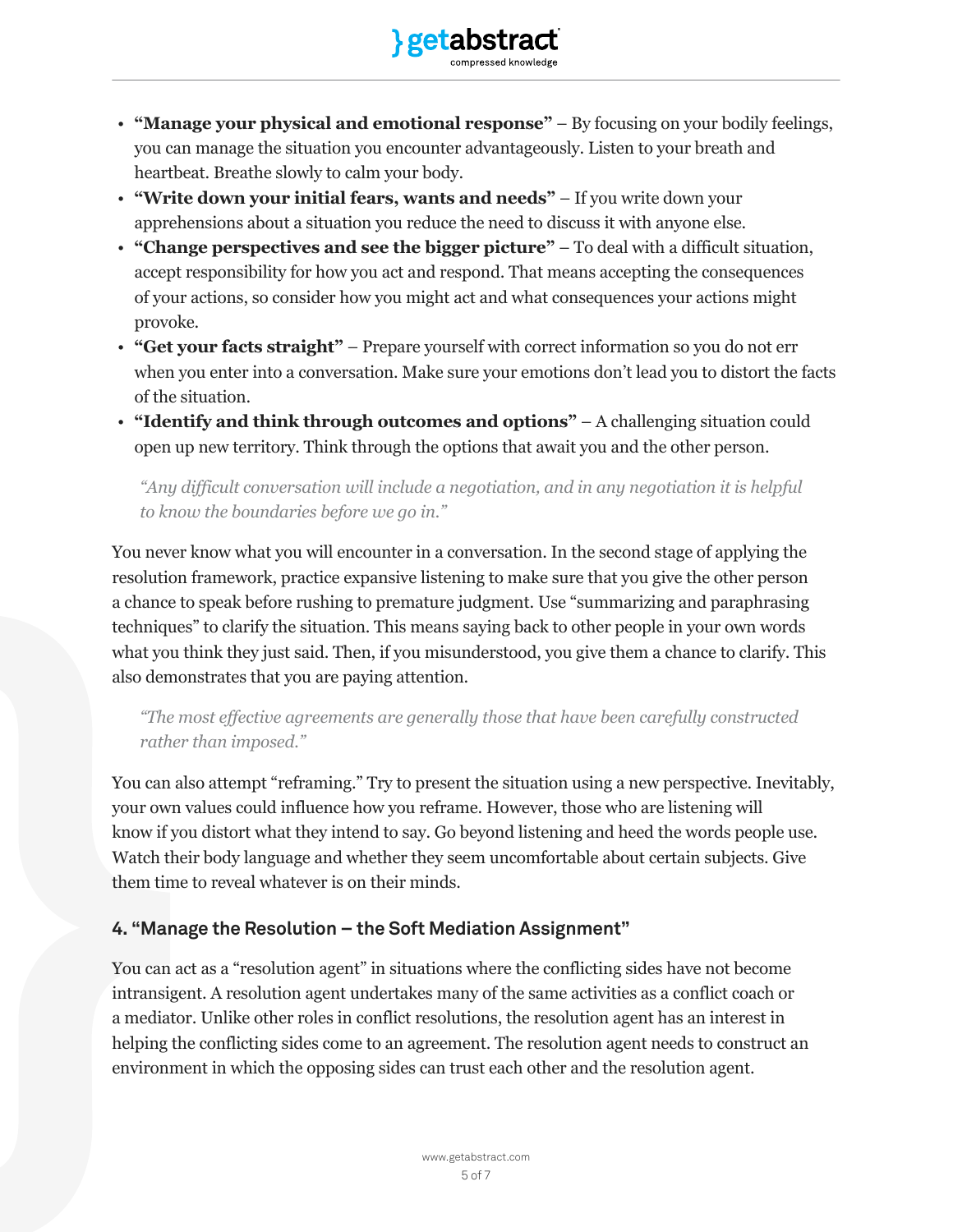

*"When we are empathizing with someone else's feelings it is much harder to feel like a victim to them. They stop being a tyrant and become a human being."*

Deliver a speech to the discordant parties that sets out your approach. Explain your perspective and reinforce your neutrality. Set out the options you see so the parties to the conflict know what to expect from you. Help them set boundaries, set an agenda and arrange joint meetings. Help create "SMART agreements," which are "Specific, Measurable, Agreed, Realistic and Time-bound." The parties will then subscribe to the agreements rather than accept terms under duress.

#### **5. "Build a Culture of Early Conflict Resolution"**

Create a context in which people can accept their role in a conflict and use the situation to educate themselves. With this approach, you can add versatility and efficiency to your firm and reduce emotional and legal conflicts. Implementing such an approach calls for organizational culture change. It means adopting new ways of thinking and new processes. This takes time and generates resistance. Be patient.

#### **6. "Walk the Walk"**

As you learn more about conflict resolution, consider how you deal with conflict in daily life. Your success in helping other people handle it depends on your level of awareness of how you handle it yourself. Use the "Can Inventory" to gain clarity about a conflict: First you can become conscious of conflict, then you can acknowledge it and then you can act to resolve it. Encourage your colleagues to learn to manage conflict resolution as a way of strengthening their leadership skills.

## **7. "Engage the Safety Net"**

You may encounter situations where "informal conflict resolution" doesn't work. Evaluate your options before you act. Get the best legal advice about the strength of your position. Consult with subject matter experts. Reevaluate your business objectives. You might decide to take legal action to reinforce the impression that you plan to take a tough position.

#### **Setting Your Priorities**

Examine your financial and personal priorities to see if you have the inclination to pursue a fight. Consider mediation as a way to deal with problems without having to resort to the legal process. Though typically informal, mediation presents a path to resolution. Decide if it might work in your situation. For mediation to work, the person on the other side of the conflict must communicate with you readily. Success depends on using the tools of conflict resolution to attain clarity and to make sensible decisions.